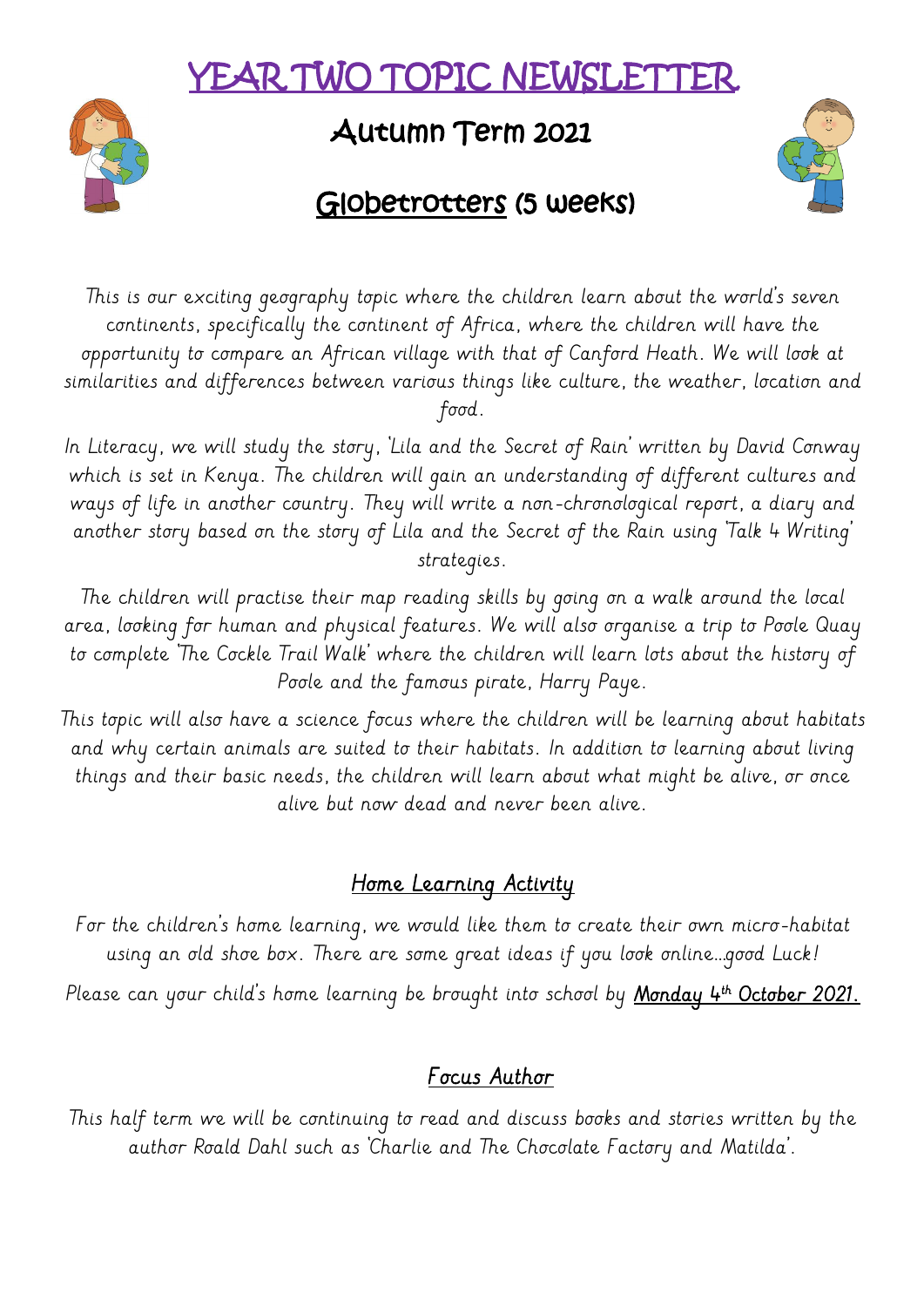#### Diary Dates

During this exciting topic, there are two fantastic trips planned to support your child's learning. There is a small contribution required towards the use of the minibus for the Cockle Trail trip.

> Tuesday  $5<sup>th</sup>$  October – Canford Heath Walk – Tigers and Leopards Wednesday 6<sup>th</sup> October - Canford Heath Walk – Panthers and Lions Poole Quay trip to complete Cockle Trail walk Monday 18th October (Leopards) Tuesday 19th October (Tigers) Wednesday 20<sup>th</sup> October (Panthers) Thursday 21st October (Lions) Friday 22nd October 2021 - Break up for Half Term \* Letters will follow nearer to the time \*

#### P.E. – Dance and Outdoor Games

During the 5 weeks of this topic, the children will learn and perform an African dance related to our book 'Lila and the Secret Rain'.

PE days are as follows:

Lions: Wednesday and Thursday **Leopards:** Tuesday and <u>Friday</u> Tigers: Monday and Tuesday **Panthers: Monday and Wednesday** 

In Outdoor Games, we follow the GetSet4PE program which is fully aligned to the National Curriculum that focuses on the development of fitness with regards to agility, balance, coordination and cooperative learning.

Please help us to keep your child safe by removing their earrings on PE and outdoor games days, otherwise they will be unable to take part in these sessions. Please also ensure that if your child has long hair, it is tied back, their PE kit is in school and that their clothes are clearly labelled with their name. Your child's PE bag will stay at school all half term and be sent home for a wash in the holidays.